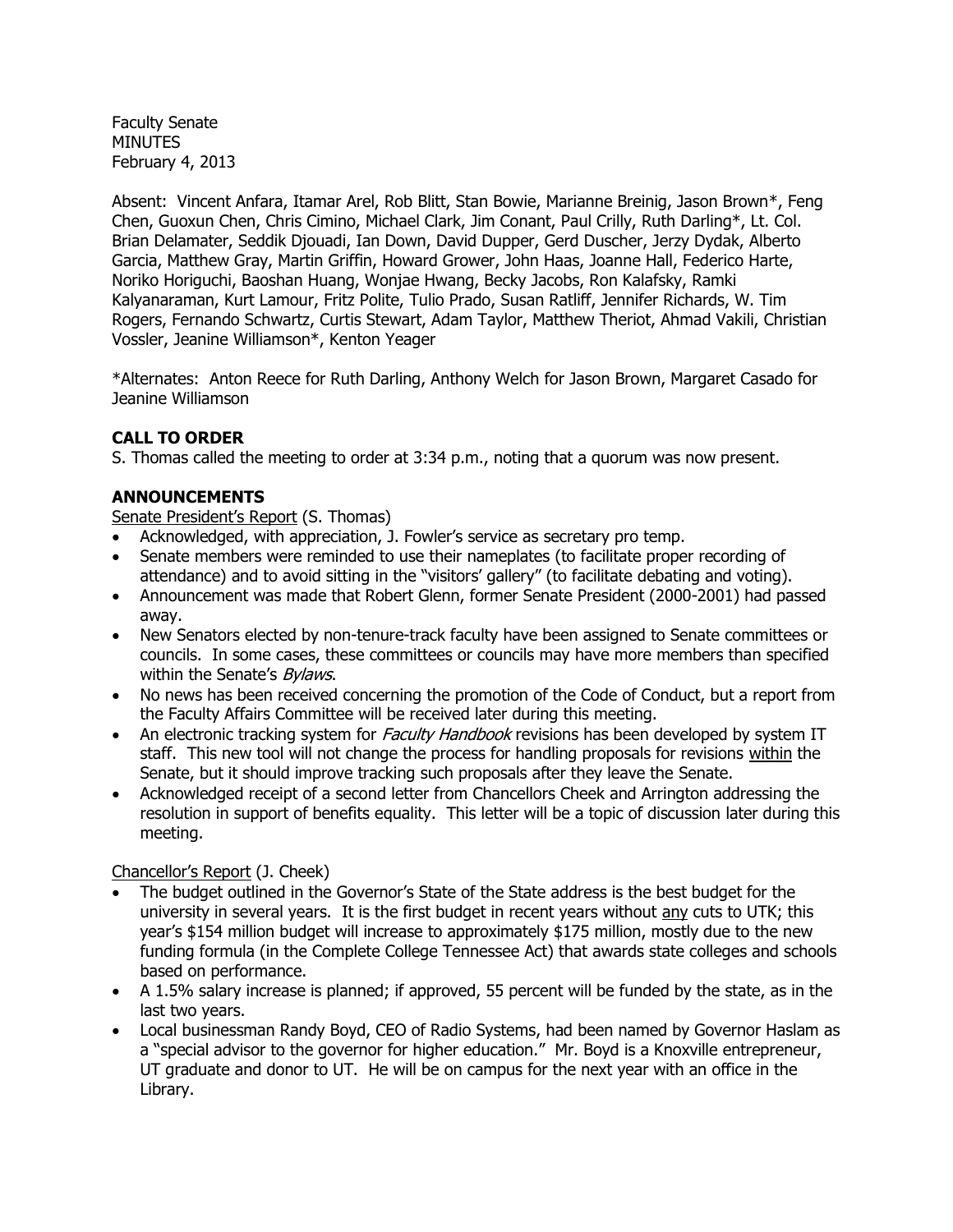- As of this year, the UT Steam Plant has three years to comply with EPA standards. The steam plant will be retrofitted to convert from coal-powered to natural gas, and will generate both steam and electricity. The state budget will provide for \$24 million for the conversion.
- The governor's budget also contains \$6 million for deferred maintenance on campus buildings.

The Chancellor then offered to take questions.

- Concerning the benefits equality resolution, will the university continue to lobby for change, or try to offer benefits other than healthcare, or find another way (other than state funding) to provide healthcare benefits? Answer: The Board of Trustees and /or the General Assembly must approve any proposal for such benefit changes. There is no way seen to be able to move forward with any such proposal at this time.
- The University of Florida did pass some similar benefits in 2006. Could Dr. Cheek elaborate on that process? Answer: I am very familiar with the changes that were made there and would be happy to meet with individual faculty to discuss this matter on a one-on-one basis, but not in this venue.
- In light of our VolVision/Top 25 aspirations, it seems that UT is behind in offering these types of benefits to our employees. How do you respond? Answer: Virginia, Virginia Tech, Texas A&M, and Georgia are all examples of top 25 universities that do not offer such benefits. There has been much time and discussion given to this issue, but in the end there was just no way to move forward with this issue at this time.
- What does "no way to move forward" mean? Answer: The low probability of support by the Board of Trustees and the General Assembly combined with the likely impact on other goals that the university is trying to pursue block further actions.
- Why did we have to wait four months for a more specific answer regarding the reasons for not pursuing benefits? Answer: Discussions continued between the two letters and those discussions took time.
- The second letter refers to Tennessee Codes and the Tennessee Constitution that refer to definitions of marriage. What about partnerships that are not defined as legal marriage? Answer: The Office of General Counsel composed the legal response in the letter, so faculty are referred to them for further information.

Provost's Report (S. Martin)

- Update on pending searches:
	- $\circ$  Director of Chancellor's Honors Program: four candidates are being interviewed; the committee requests faculty feedback on these candidates.
	- o Director of Thornton Center: candidate visits are scheduled for late February and March. Faculty input is requested.
- Academic planning meetings are in process. An update will be given at the next meeting. Senate Budget and Planning committee will be included in future meetings.
- The Strategic Institutional Fund is being used to meet critical needs in instruction, through the hiring of both lecturers and tenure-track faculty. Sally McMillan is leading the planning for the new 15 credit hours per semester/4 year requirement for all freshman for next year, to make sure that there are enough courses available to meet the requirements.

There were no questions.

# **MINUTES**

# Faculty Senate Minutes

S. Thomas asked for corrections or additions to the minutes of the Faculty Senate meeting on November 19, 2012. When no changes were suggested, S. Gilpatric moved that the minutes be approved as presented; J. Koontz offered a second to the motion, which passed by voice vote.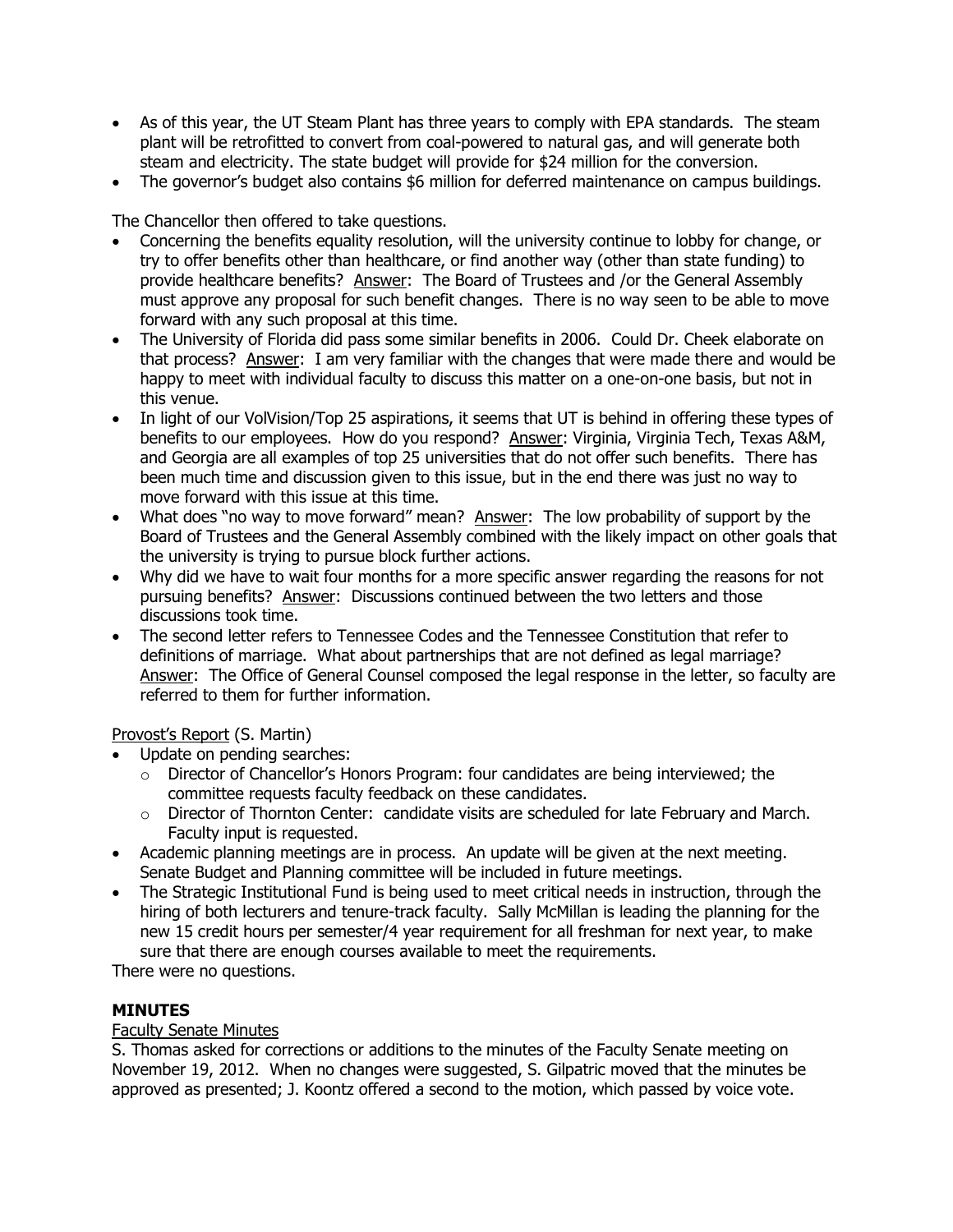### Faculty Senate Executive Council

S. Thomas noted that the minutes from the Faculty Senate Executive Council meetings of November 5, 2012, and January 14, 2013, were available for review on the Senate's website.

# **MINUTES POSTED ELECTRONICALLY**

Graduate Council (R. Brockett)

R. Brockett provided a summary of the minutes of the Graduate Council meeting of November 1, 2012. A "credit hour" definition is under review by the Academic Policy Committees of the Graduate Council and Undergraduate Council. A version approved by the Undergraduate Council APC will be considered by the Graduate Council APC. A policy on English Language Proficiency Conditional Admission for graduate international students who need intensive English language instruction was approved by the Graduate Council, effective Fall 2012. There was also the announcement of support of the Graduate Student Senate of the annual "Love your Library" fun run to be held on March 2 at 9 am.

S. Thomas noted that, as the motion to approve these minutes comes from a committee, no second was needed. The minutes were approved by voice vote.

# **PREVIOUS BUSINESS**

Letter from Chancellors Cheek and Arrington Concerning Resolution on Support for Benefit Equality S. Thomas noted that a second letter from Chancellors Cheek and Arrington, in response to the Senate's resolution in support for benefit equality, had been posted on the Senate's website and some questions on this issue had already been addressed by Chancellor Cheek. He asked if there was further discussion on the issue. C. Shepardson asked whether the Benefits and Professional Development Committee had plans to respond to this letter. The committee chair, S. Milewski, responded that the committee was scheduled to meet on the following day and could discuss the issue at that time. N. Mertz moved that the Benefits and Professional Development Committee frame a response to the Chancellors' letter regarding benefit equality and Chancellor Cheek's comments received today. S. Hudson provided a seconded. The motion passed on voice vote, with one abstention noted.

#### Employee Code of Conduct: Response of Faculty Affairs Committee

S. Thomas noted that, in response to a motion made during the November meeting, the Faculty Affairs Committee had reviewed the Code of Conduct and had provided comments via an annotated copy of that document. N. Mertz moved that discussion of this matter be postponed until the March meeting, to allow more time to review the committee's work. P. Carter-Zagorski provided a second to the motion. The motion passed by voice vote.

#### **NEW BUSINESS**

#### Campus Disability Advocates (L. Lee)

President-elect D. Golden introduced our guest speaker, Lindsay Lee, who is the president of Campus Disability Advocates. Ms. Lee then introduced the other three CDA officers: Allison Gose (vice-president), Kathleen Connelly (secretary), and Hunter McKnight (treasurer). These individuals reviewed a PowerPoint presentation entitled "How to Include Students with Disabilities in your Classroom." Typical accommodations for students with disabilities were outlined. Questions were then taken.

 How can we disseminate this information to our colleagues? Are the student advocates available to present for pre-semester faculty meetings? Does the advocacy group help students who have not yet completed the Office of Disability Services approval process? Can faculty refer students to the group? Answers: Referrals are welcome. The presentation will be posted on the Senate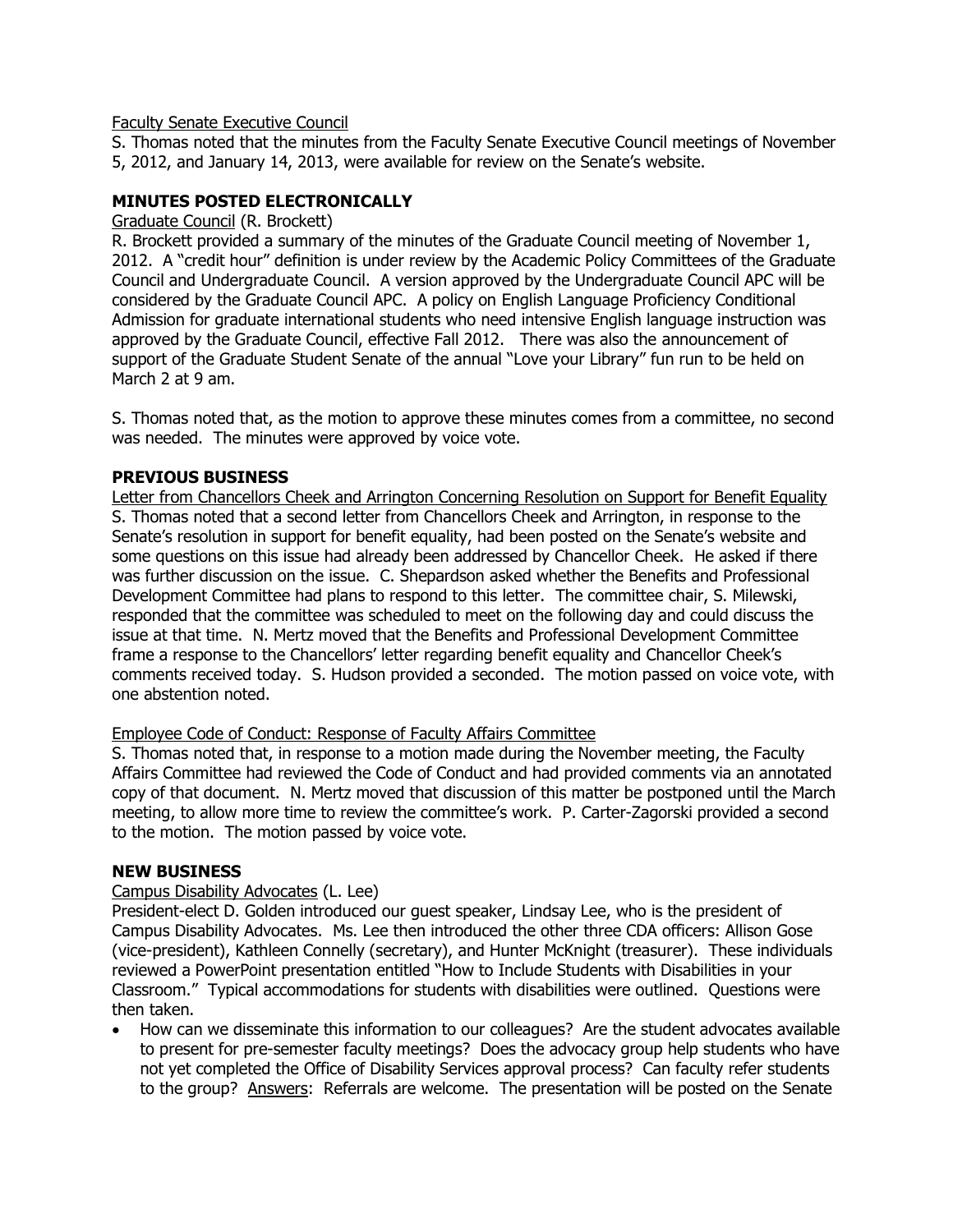website. Contact [llee26@utk.edu](mailto:llee26@utk.edu) (Lindsay Lee) for more information, referrals, or to schedule a presentation.

- Is a disability statement required on all syllabi? Answer: Yes.
- Are students having any difficulties with regard to access during all the construction going on? Answer: No more than others. Facilities Services are very helpful and plans for an accessibility audit should occur in the near future.
- What term should be used instead of "hearing impaired"? Answer: "Hard of hearing".
- Is there any way that students can be encouraged to initiate the process of obtaining accommodations — make them aware that this will not be done for them? Answer: The Office of Disability Services presents this information during Freshman Orientation.

## Budget and Planning Committee: Resolution Concerning Faculty Salaries (S. Gilpatric)

S. Gilpatric provided background on the resolution. While acknowledging the efforts of Governor Haslam, the UT Board of Trustees, President DiPietro, and Chancellor Cheek to fund significant salary increases during the last two years and noting that these increases had begun to reduce the salary gap between UTK and those institutions with which we compete for the talented faculty, the committee observed that these gains must be seen as only the first steps of a sustained effort to achieve annual growth that exceeds that of these other top institutions if we are to be successful in attracting and retaining such faculty. There are also some cases where, even with these increases, UTK salaries have not improved in relationship to peer institutions. He then offered to take questions.

- Will the committee study Non-Tenure-Track salaries in the future? Answer: Will bring it up at the next committee meeting.
- Will the committee study salary compression? Answer: Not sure how to go about this or if there is comparable data for peer institutions are available.
- Has the committee studied gender inequalities? Answer: Not yet.
- Can median salaries be used instead of averages? Answer: Comparable data for peer institutions are not available.

S. Thomas noted that, as the motion comes from a committee, no second is needed. The resolution was approved by voice vote.

# Support for Board of Trustees Policy Revision (S. Thomas)

S. Thomas reported that the Office of Academic Affairs and Student Success and the Office of General Counsel have been preparing a proposal to change the Board of Trustee policy concerning the performance evaluation of faculty. This policy currently specifies a four-point evaluation, although UTK has been conducting a pilot test of a five-point scale for the past three years. The revised policy would allow the use of the five-point scale to continue indefinitely. When informed on February  $4<sup>th</sup>$  that each Faculty Senate was being requested whether or not to support this change, the Faculty Senate Executive Council indicated its support and on the council's behalf S. Thomas had drafted the resolution that was being presented at this meeting.

During brief discussion, it was noted that the vote needed to be taken today, because the proposal to change the board policy is to be presented at the board meeting at the end of this month. We have no hard data, but, anecdotally, the five-point scale has been preferred because it allows an evaluator to distinguish performance that is *moderately* above expectations from performance that is *significantly* above expectations.

S. Thomas noted that the resolution, coming from the Executive Council, did not require a second. The resolution passed by voice vote.